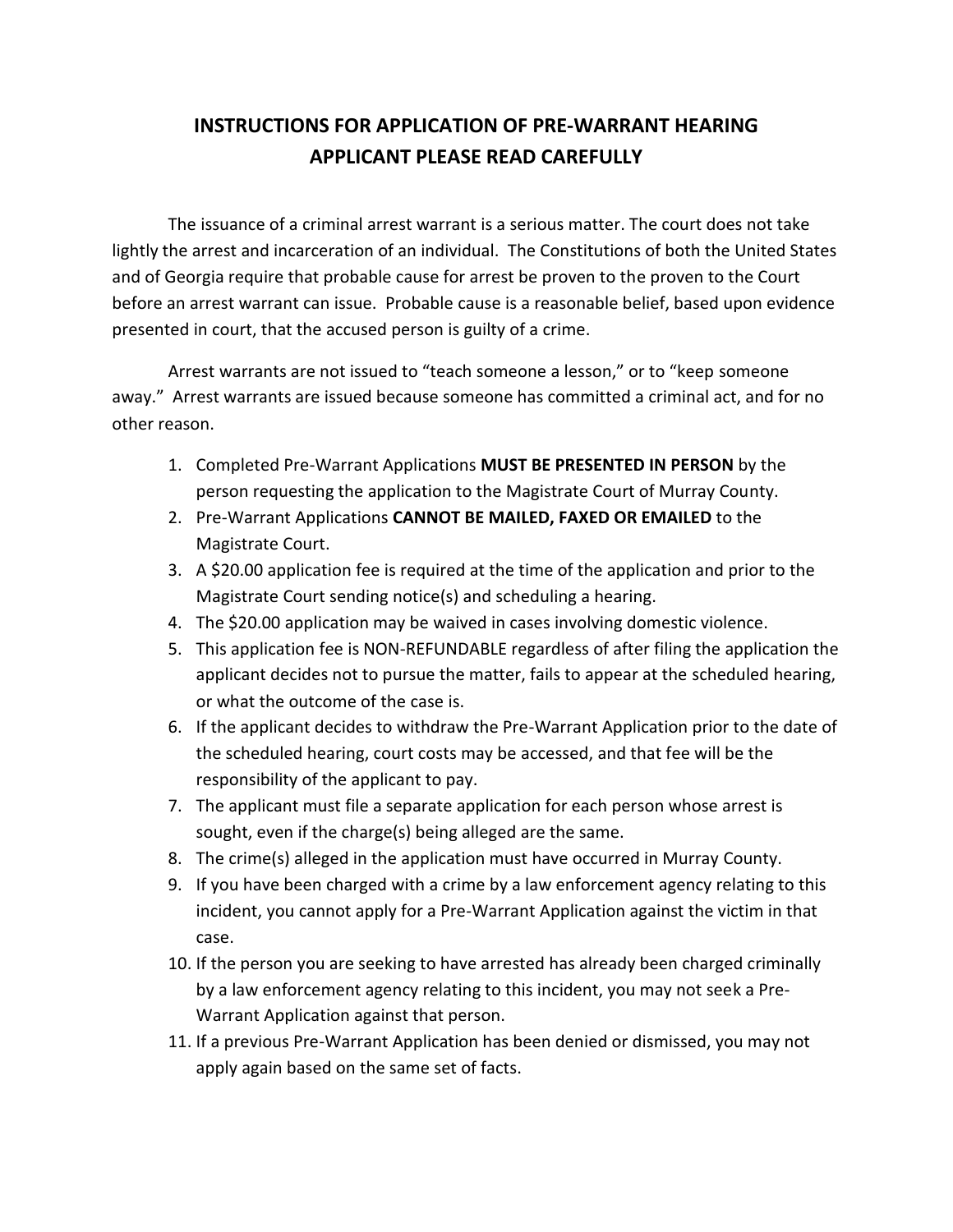- 12. A case under criminal investigation involving the alleged crime(s) and/or person you are seeking to arrest will not be granted a Pre-Warrant Application.
- 13. The Magistrate Judge cannot discuss the case or meet with the applicant prior to the application.
- 14. This application can only result in the arrest and detention of another person, if evidence is sufficient to establish a criminal warrant to issue. It will not cause property or children to be returned to you and will not result in the awarding of monetary damages.
- 15. Employees of the Magistrate Court of Murray County, including Judges themselves, are prohibited by law from providing legal advice at any time during your contact with Court. If you have questions about your legal rights, legal remedies available to you, or what legal documents to file, you must contact an attorney.
- 16. The Applicant in an arrest warrant application hearing is the prosecutor and has the burden of presenting evidence sufficient to establish probable cause for arrest. The judge is a neutral party in these proceedings and will make his/her decision based on the evidence presented.
- 17. If the judge issues an arrest warrant, the Applicant will have to sign the warrant as the prosecutor. By signing the warrant, the Applicant states that the information given to obtain the warrant is true and correct. If that information turns out to be untrue or incorrect, the Applicant may be charged with the crime of false swearing or perjury.
- 18. The person against whom the warrant is sought will have the right to cross examine any witness who testifies against him, to examine evidence presented by the Applicant, to introduce testimony and evidence on his behalf and to remain silent if he so chooses.
- 19. Once the case has been "bound over" to the Superior Court for trial, additional matters in the case will be handled in the Superior Court of Murray County.

*I have read (or had read to me by someone else) and understand the above information relating to the*

*Pre-Warrant Application.*

*\_\_\_\_\_\_\_\_\_\_\_\_\_\_\_\_\_\_\_\_\_\_\_\_\_\_\_\_\_\_\_\_\_\_\_\_\_\_\_\_\_\_\_\_\_\_\_\_*

*Applicant/Date*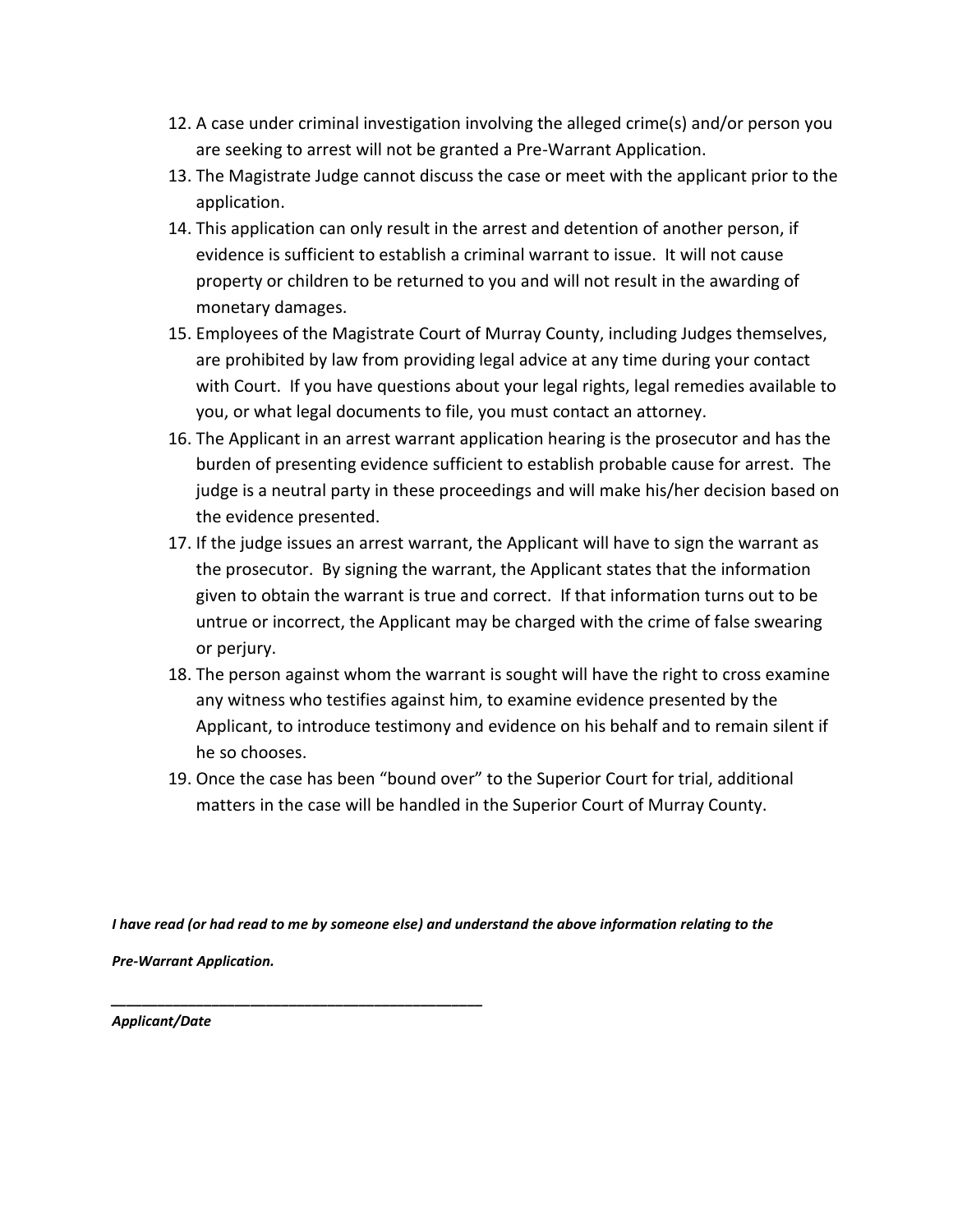## **MAGISTRATE COURT OF MURRAY COUNTY APPLICATION FOR ISSUANCE OF CRIMINAL WARRANT**

In order to apply for a criminal warrant, you must report your problem to the appropriate law enforcement agency and not obtain an incident report before this application will be accepted for review. When you have completed this form, return form to the Magistrate Court and sign it under oath. A hearing on this application may be granted after the Judge evaluates and considers the application. If a warrant is issued and if you fail to prosecute the case, then you will be charged court costs applicable sheriff's fees, which may be substantial.

WARNING: False statements made on the application may subject you to criminal & civil liability.

| <b>Full Name</b>      |                                                          |                                 |         | Daytime Phone Number |              |  |
|-----------------------|----------------------------------------------------------|---------------------------------|---------|----------------------|--------------|--|
| <b>Street Address</b> |                                                          |                                 |         | Home Phone Number    |              |  |
|                       | City State                                               | Zip                             |         | Cell Number          |              |  |
|                       | I want a warrant for the arrest of the following person: |                                 |         |                      |              |  |
| <b>Full Name</b>      |                                                          |                                 |         | AKA (Alias)          |              |  |
| <b>Street Address</b> |                                                          |                                 |         | Home Phone Number    |              |  |
|                       | City State                                               | Zip                             |         | Employer             | Phone        |  |
|                       |                                                          |                                 |         |                      |              |  |
| SSN                   |                                                          | _Drivers Lic___________________ | Vehicle |                      | Model<br>Tag |  |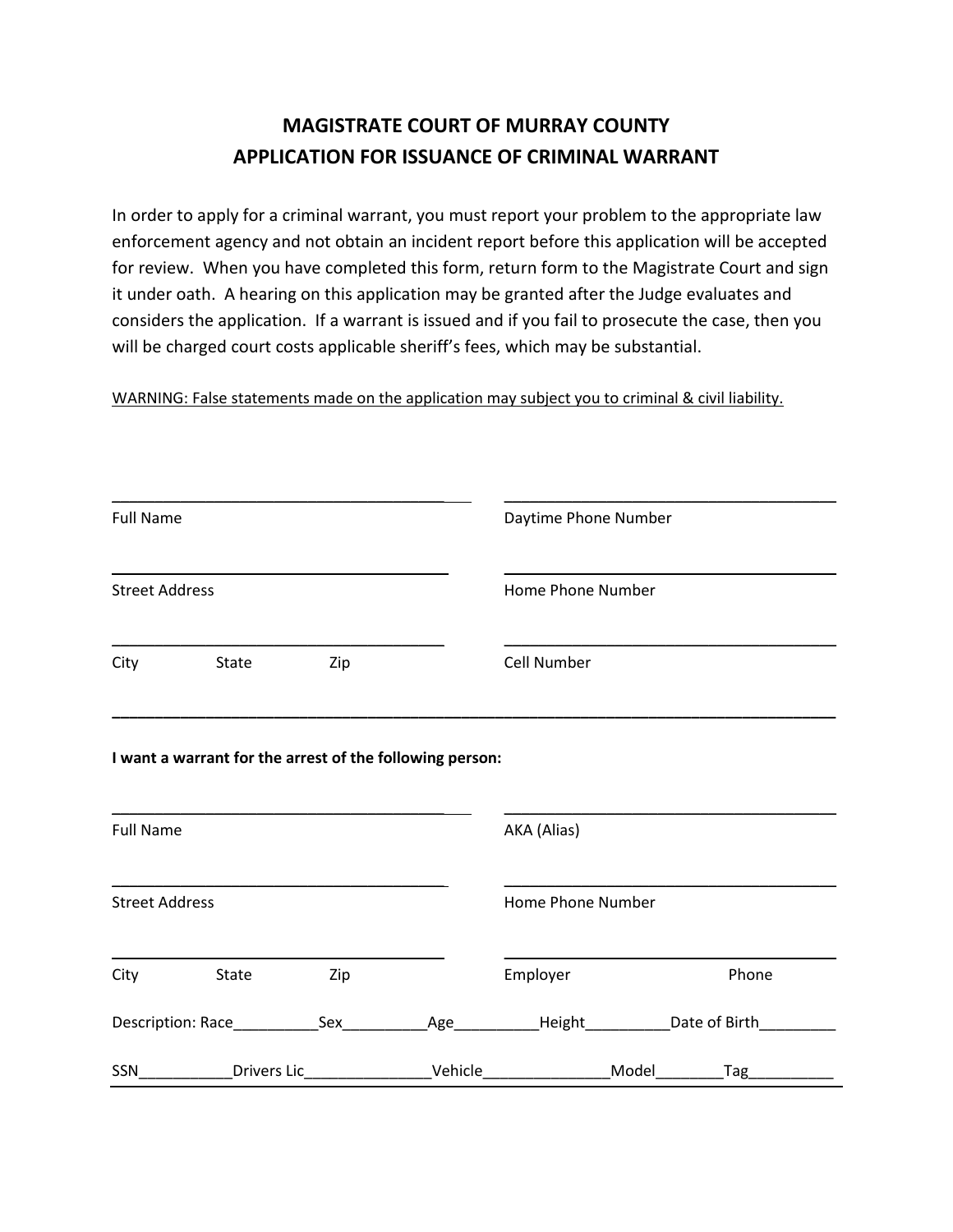|                                                                                                          |         | Do you have any civil suits or legal actions of any kind pending with the person you want arrested?   |     |
|----------------------------------------------------------------------------------------------------------|---------|-------------------------------------------------------------------------------------------------------|-----|
| Yes________________No______________                                                                      |         |                                                                                                       |     |
| involving this incident?<br>Yes_______________No______________                                           |         | Has any warrant or any civil suits or legal actions been taken out against you or a relative of yours |     |
| Have you taken out a warrant against this person before today?<br>Yes__________________No_______________ |         |                                                                                                       |     |
| What is your relationship with the person you want arrested?                                             |         |                                                                                                       |     |
| Yes_______________No_______________                                                                      |         | Does the person you want arrested live with you now or has he/she ever lived with you?                |     |
| What crime do you believe the person you want arrested committed?                                        |         |                                                                                                       |     |
|                                                                                                          |         |                                                                                                       |     |
|                                                                                                          |         |                                                                                                       |     |
|                                                                                                          | City    | State                                                                                                 | Zip |
|                                                                                                          |         |                                                                                                       |     |
| Who witnessed the crime? Name                                                                            |         |                                                                                                       |     |
|                                                                                                          | Address |                                                                                                       |     |
|                                                                                                          | City    | State                                                                                                 | Zip |
|                                                                                                          | Phone   |                                                                                                       |     |